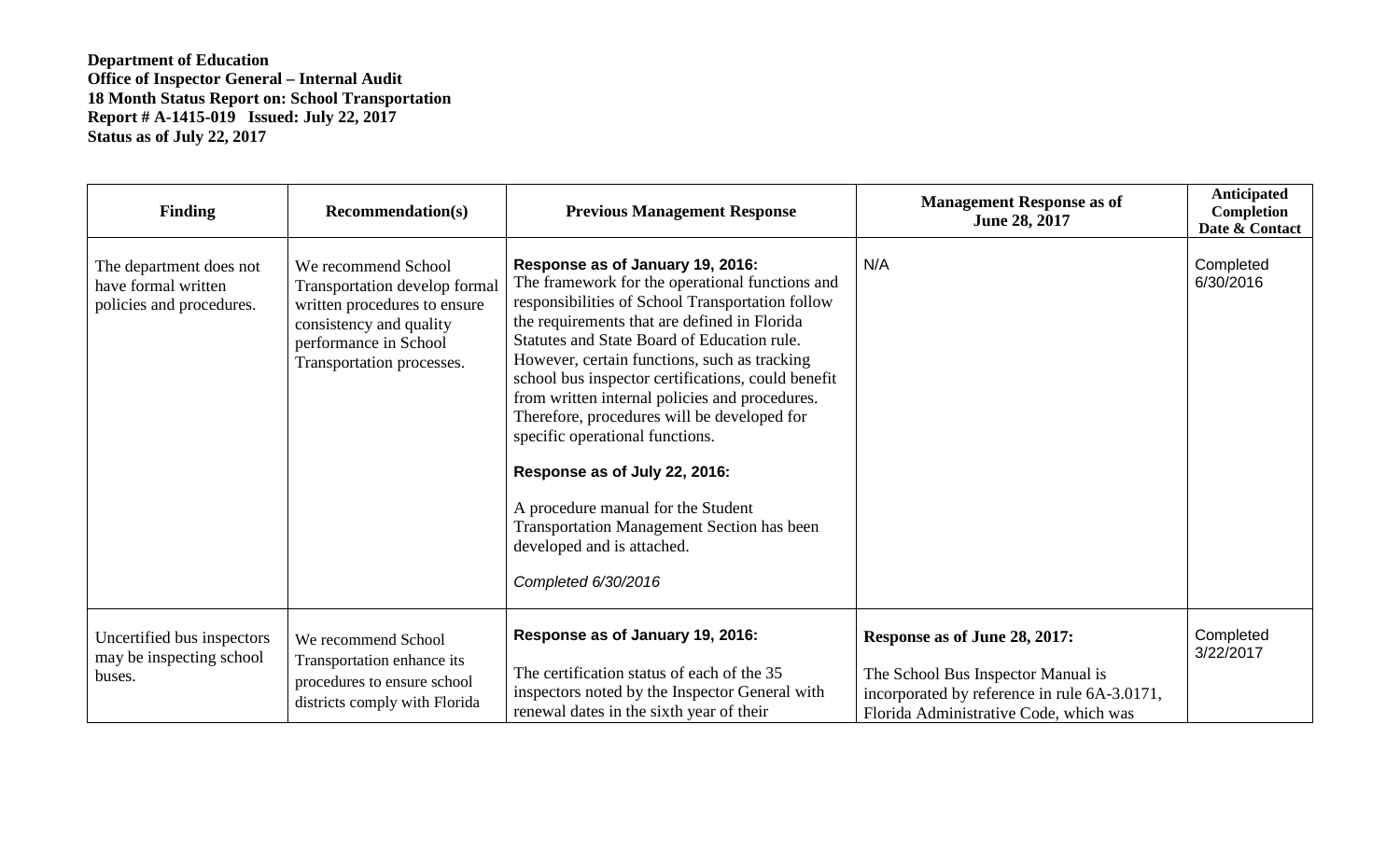## **Department of Education Office of Inspector General – Internal Audit 18 Month Status Report on: School Transportation Report # A-1415-019 Issued: July 22, 2017 Status as of July 22, 2017**

| <b>Finding</b> | <b>Recommendation(s)</b>                                                                                                                                           | <b>Previous Management Response</b>                                                                                                                                                                                                                                                                                                                                                                                                                                                                                                                                                                                                                                                                                                                                                                                                                                                                                                                                                                                                                                                                     | <b>Management Response as of</b><br>June 28, 2017       | Anticipated<br>Completion<br>Date & Contact |
|----------------|--------------------------------------------------------------------------------------------------------------------------------------------------------------------|---------------------------------------------------------------------------------------------------------------------------------------------------------------------------------------------------------------------------------------------------------------------------------------------------------------------------------------------------------------------------------------------------------------------------------------------------------------------------------------------------------------------------------------------------------------------------------------------------------------------------------------------------------------------------------------------------------------------------------------------------------------------------------------------------------------------------------------------------------------------------------------------------------------------------------------------------------------------------------------------------------------------------------------------------------------------------------------------------------|---------------------------------------------------------|---------------------------------------------|
|                | Administrative Code and the<br>Florida School Bus Safety<br>Inspection Manual, thereby<br>increasing the assurance that<br>students will be safely<br>transported. | certification is correct. School bus inspector<br>certificate renewals are administered on a fiscal<br>year basis instead of a calendar year basis.<br>Certifications are active through the fifth full<br>fiscal year following the fiscal year of original<br>certification or re-certification. We are<br>recommending a revision to the School Bus<br>Safety Inspection Manual, which is incorporated<br>by reference in Rule $6A-3.0171(8)(d)$ , Florida<br>Administrative Code, to reflect current practice.<br>School Transportation maintains that school<br>districts are responsible for ensuring that buses<br>are inspected by certified school bus inspectors.<br>Nevertheless, school districts are notified of<br>upcoming certificate expiration dates.<br>Response as of July 22, 2016:<br>The School Bus Inspector Manual, Revised 2016,<br>has been updated to require that school bus<br>inspector certificates be renewed on a fiscal year,<br>rather than a calendar year basis, which is<br>consistent with current practice.<br>The School Bus Inspector Manual is incorporated | approved by the SBOE at the March 22, 2017,<br>meeting. |                                             |